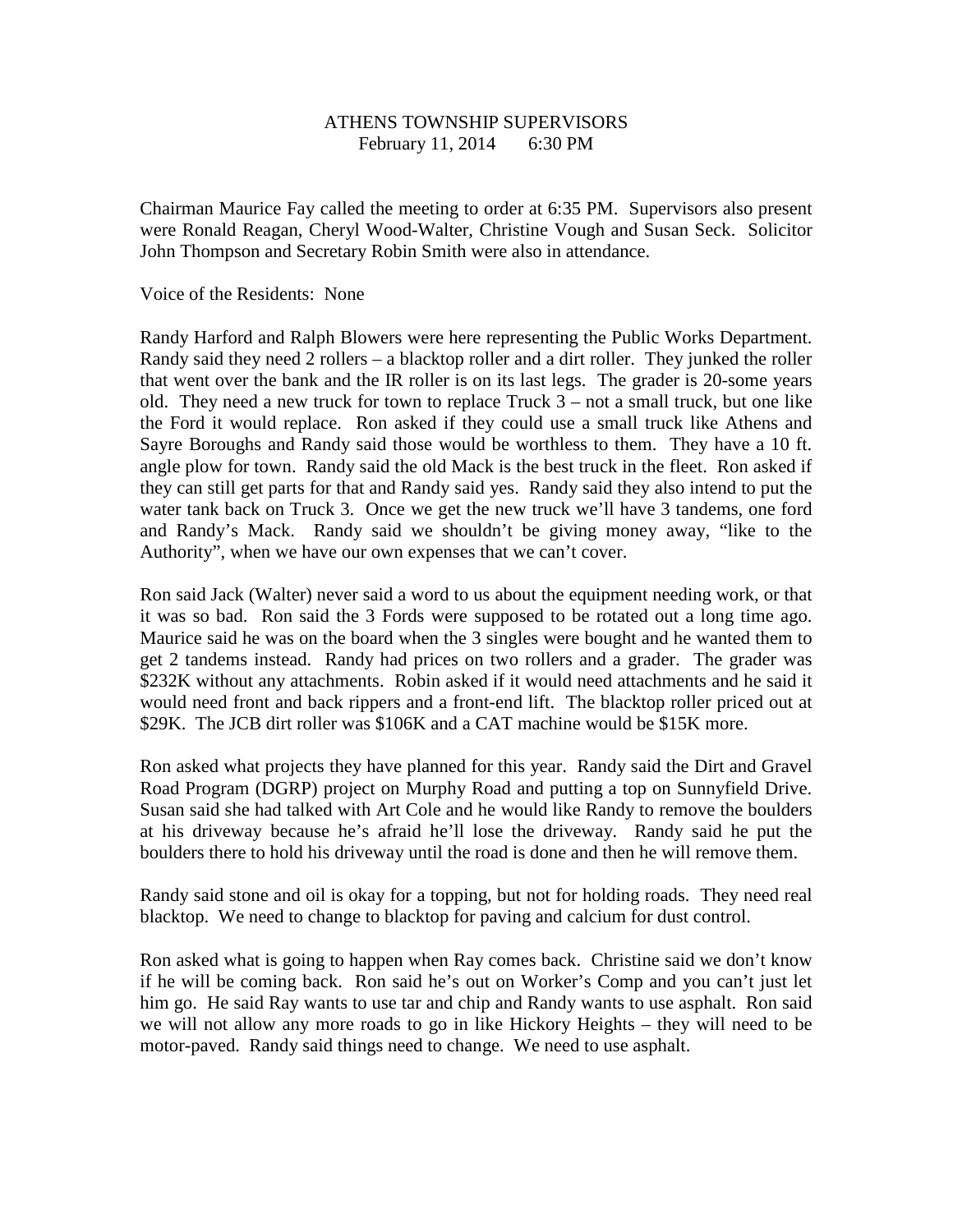Page Two Athens Township Supervisors February 11, 2014

Ron asked if they would rather have a track loader or a dozer. Randy said they can't use any track equipment in the creeks any more – they need to use equipment with rubber tires in the creeks. Ron asked what they use to level areas like on the Murphy Road project – wouldn't they prefer a dozer for something like that? Randy said a dozer isn't used for that, that's what the grader is for. He said we should have kept the old loader we had to use in the pit.

Susan asked if we use outside services sometimes, and asked if it would be feasible to have someone come in and do it. She asked if they also needed to buy a loader. Robin was confused on that issue as well. Randy said they don't need to buy a loader. Christine told Randy we appreciate him getting this information together for us.

Randy said nothing seems to get decided at your meetings. He asked the Board what they are going to do. Susan asked, of the three pieces of equipment, which one is top priority. She also asked why we spent so much on Ed's car, and why we needed to get a new car. She said a lot of people have been asking her about that. Cheryl said we bid for a used car but we did not get bids for what we had. She added that no one has been asking her why we got that car for Ed. Also, when we buy used, we buy someone else's problems and end up throwing good money after bad. Ron added that the car was for township use, not just for Ed's use.

Randy asked if we accomplished anything tonight. Susan said we know what you need. Christine said since we can't configure the front office, can Cindy come out and sit at Elaine's desk when Elaine is in the police department to handle the people who come in and the phone? She asked Ron if he would ask Cindy to come out since he oversees the office staff. Ron will do that.

Randy and Ralph left at this time.

Maurice advised the Board that we have received the fire company budget for 2014.

Ron explained that there is a Special Exception application pending for Zoning Hearing Board for a quilt shop to locate in the old Little Lambs Daycare building on Center Street. Planning Commission submitted a letter stating their concerns since the area is not zoned for something like that. Once it is changed, it's changed for good, and what will go in there next? Maurice asked if you can just change it for this one thing and Ron said no. Christine said they're trying to call it a cultural center, so the next business would have to be cultural. Ron said a cultural center is a stretch – it doesn't fit. It's primarily a retail business. That will be up to Zoning Hearing Board to decide. John Thompson added there's a huge difference between 'Variance' and 'Special Exception'.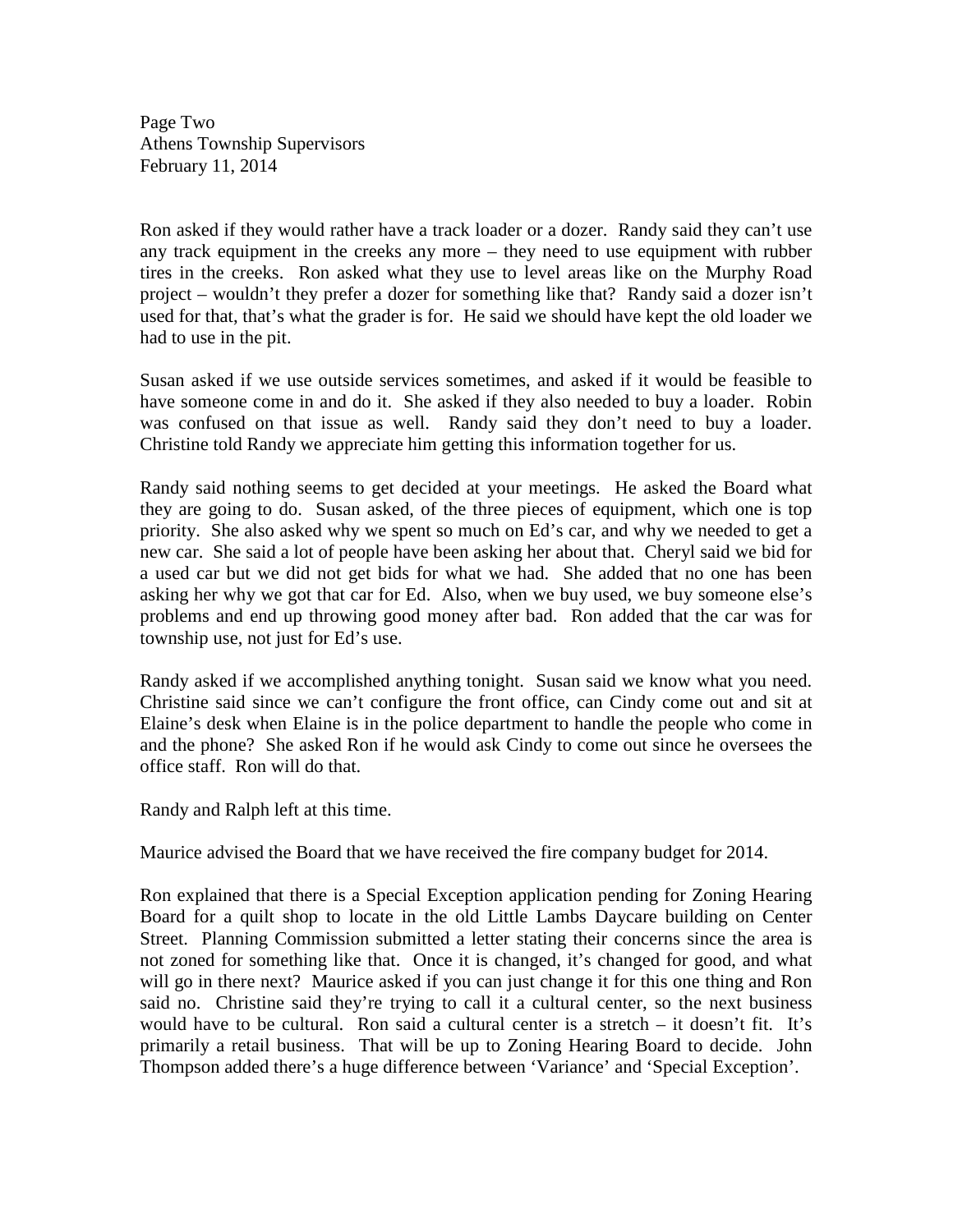Page Three Athens Township Supervisors February 11, 2014

Robin advised the Board that she has been appointed to the PSATS Resolutions Standing Committee and there will be a meeting in Harrisburg on March  $4<sup>th</sup>$ . PSATS will pay for hotel, meals and mileage. Robin asked for permission to go. On motion of Ron, second by Maurice, it passed for Robin to go. Christine voted no.

Robin received a class offering for "Collaborative Approaches to Funding Fire and EMS Services" which will be held in Clarks Summit on March  $18<sup>th</sup>$ . No one from the Board is interested in attending.

Robin said Richard Bean is requesting letters of support for their Round Top Park grant. So far he has not received any. Robin drafted one from the Board which they reviewed and had Maurice sign as Chairman. She said Richard also would like the Supervisors to do a press release explaining the project and asking for letters of support to be included in the grant application. On motion of Maurice, second by Ron, it was unanimous to have Robin draft a press release for review by the Board and Richard.

On motion of Maurice, second by Cheryl, it was unanimous to release the monthly payments to the fire company now that we have received their budget.

On motion of Maurice, second by Cheryl, it was unanimous to have Robin send a letter to Athens Borough advising them that we will pay for the paving of our 200 ft. of West Frederick Street when they pave their portion this summer, and to ask for a cost estimate.

On motion of Maurice, second by Christine, it was unanimous to have Robin draft a letter to Chief Guinane of Sayre congratulating him on his retirement, and thanking him for his 30 years of service to the Valley.

Chairman Fay took the Board into executive session at 8:05 PM for pending litigation. Cheryl left at this time, and Robin was excused at this time. The regular meeting reconvened at 9:10 PM and the remaining minutes were taken by Ronald Reagan.

On motion of Ron, second by Maurice, it was unanimous to have John Thompson file a response to the Petition for Appointment of Board of View for the Rosh condemnation on the Road C project.

On motion of Christine, second by Maurice, it was unanimous to reject the 5 year/\$300,000 offer from Gutelius and to authorize John to contact Max Inkrote at Larson Design for more information to evaluate the proposal.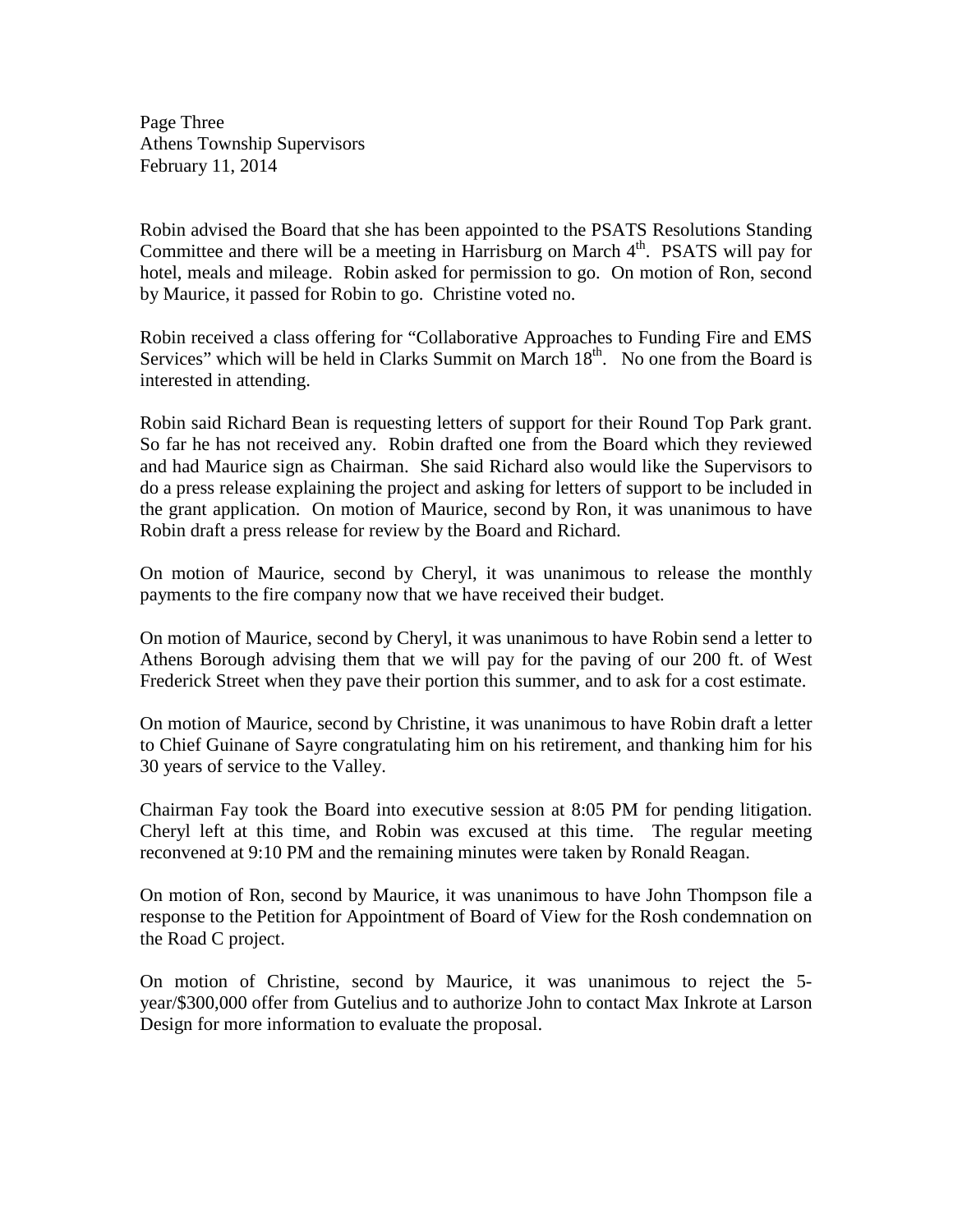Page Four Athens Township Supervisors February 11, 2014

On motion of Maurice, second by Christine, it was unanimous to have Robin execute RESOLUTION 2014-05 to extend the term of Athens Township Authority from 50 years to 80 years.

There being no further business, on motion of Ron, second by Maurice, it was unanimous to adjourn the meeting at 9:19 PM.

Respectfully submitted,

 Robin L. Smith Secretary